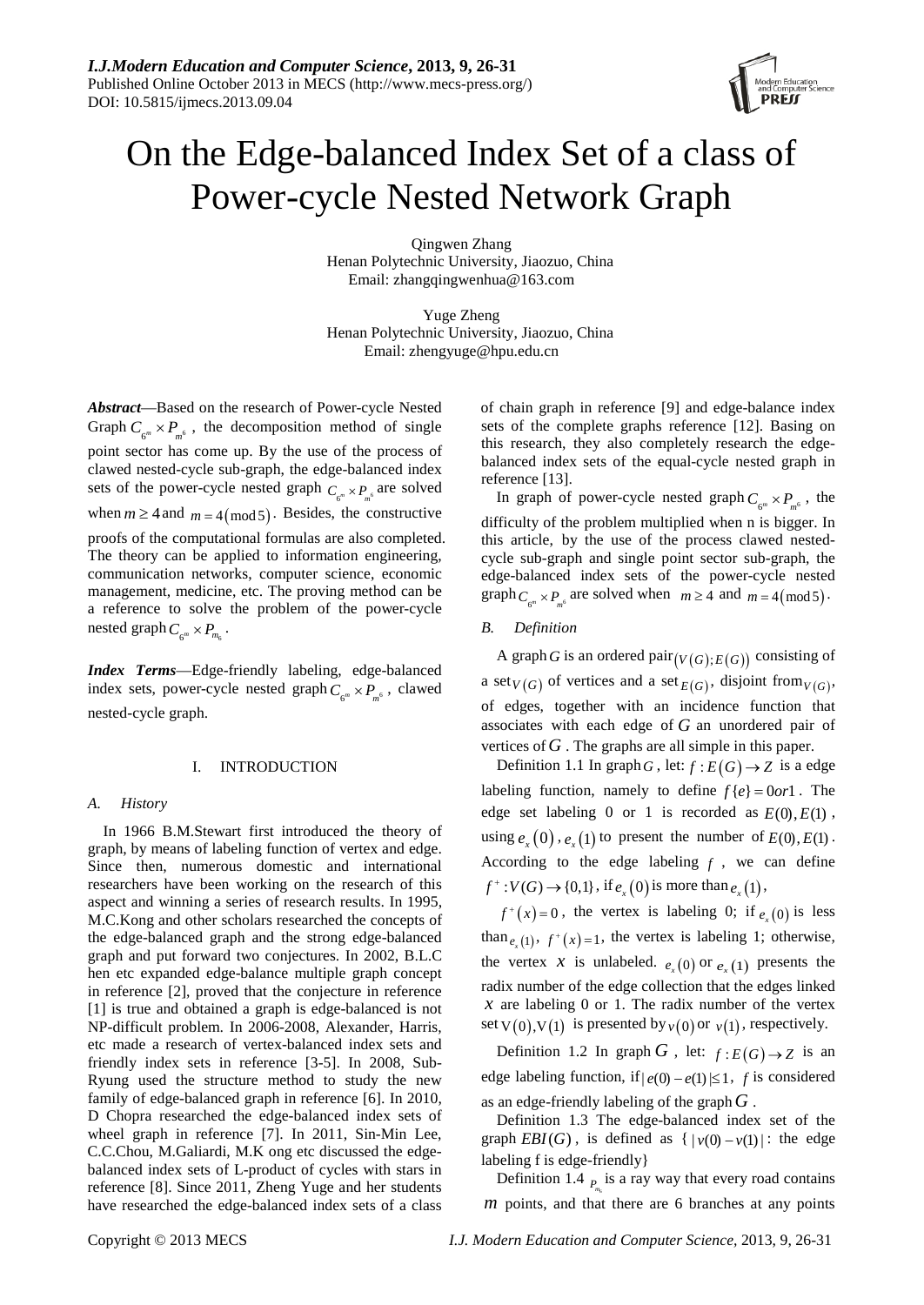except the terminal point of each road.

Definition 1.5  $C_m$  is a nested-cycle graph contains *m* cycles, and recorded as the first circle, the second  $circle, \dots \dots$  the m-th circle from inside to outside in turn. Among the i-th circle has 6*<sup>i</sup>* vertex.

Definition 1.6 The power-cycle nested graph  $C_{\epsilon^m} \times P_m$  is the Cartesian product of  $C_{\epsilon^m}$  and  $P_m$ .

Two examples of graphs should serve to clarify the definition:



Figure 1

For clarity, the edge labeled  $0 \text{ (}1 \text{)}$  is named 0-edge (1edge), the vertex labeled  $0(1)$  is named 0-vertex (0vertex).

Simply, we will have the following marks: Recorded the  $6<sup>i</sup>$  vertices on the i-th cycle in clockwise order as:  $i_1, i_2, i_3, \dots, i_{6^i-1}, i_{6^i}$ . The ray paths in the power-cycle nested graph are denoted by:

$$
1_{i_1} \rightarrow 2_{i_2} \rightarrow 3_{i_3} \rightarrow \cdots \rightarrow (m-2)_{i_{(m-2)}} \rightarrow (m-1)_{i_{(m-1)}}
$$
  

$$
k \leq m.
$$

Definition 1.7 In the power-cycle nested graph  $C_{\epsilon^m} \times P_{m^6}$ , a 1-vertex *x* is considered to be saturated, if the *n* edges linked to *x* satisfy  $e_x(1)=e_x(0)+2$  when the degree of vertex is even or the  $n$  edges linked to  $x$ satisfy  $e_r(1)=e_r(0)+1$  when the degree of vertex is odd; otherwise, the 1-vertex  $x$  is unsaturated. A 0-vetex  $x$ is considered to be saturated, if the n edges linked to *x* are all 0-edges; otherwise, the 0-vertex *x* is unsaturated.

Definition 1.8 In the power-cycle nested graph  $C_{\epsilon^m} \times P_{m^6}$ , let  $m = 5t + 4(t \in N)$ , the induced sub-graph of the vertices, which the ray paths through the points with the vertices on the  $5t + 4$  cycle as starting points and the vertices on the  $5(t+1)+4$  cycle as the terminal points, denoted by  $V_t$ <sup>t</sup>. And the graph  $V_t$ <sup>t</sup> subtract the edge on  $5t + 2$  is thought as the clawed nested-cycle sub- $\text{graph}^{\mathbf{V}_t}$ .

In short, we introduce the concept of divisibility for power-cycle nested graph, it is obvious that

 $m_{\rm g}$   $\sim$   $m_{\rm g}$   $\sim$   $\sim$   $\frac{2}{\rm g}$  $\frac{-4}{5}$  $6^{\rm m}$   $\leftarrow$   $\leftarrow$   $6^{\rm 2}$   $\leftarrow$   $\leftarrow$   $2_{\rm 6}$   $\bigcup$   $\bigcup$   $\bigcup$   $\bigcup$   $\bigcup$   $\bigcup$   $\bigcup$   $\bigcup$   $\bigcup$   $\bigcup$ *m*  $C_{6^m} \times P_{m_6} = C_{6^2} \times P_{2_6}$   $\bigcup_{i=0}^{m} V_i$ −  $\times P_{m_0} = C_{\epsilon^2} \times P_{2_0} \cup \left( \bigcup_{i=0}^{\frac{m-4}{5}} V_i \right)$ , labeled the nested-cycle sub-

graph  $V(t \in N)$ . Based on the starting points of the ray paths,  $V_t$  is divided into  $6^{5t+4}$  sector graphs, denoted by  $U_1, U_2, \dots, U_{\epsilon^{2t+4}}$ , where these sector graphs is in the same and record as

$$
U_j = U\left(j \in \{1, 2, 3, \cdots, 6^{5t+4}\}\right).
$$

## II. THE EDGE-BALANCE INDEX SETS OF NESTED GRAPH

$$
C_{6^m} \times P_{m_6} \left( m \equiv 4 \left( \bmod 4 \right) 5 \right)
$$

**Lemma 1:** For the power-cycle nested graph  $C_{\epsilon m} \times P_m$ , when  $m = 4$ 

$$
\max \{EBI(C_{6^4} \times P_{4_6})\} = 1242
$$

Proof. There are 3102 edges in the power-cycle nested graph  $C_{\epsilon^4} \times P_{4}$ , let edge labeling function is an edgefriendly labeling that  $|e(0) - e(1)| \le 1$ , there are 1551 0edges.

In short, we only mark the 0-edges of the graph, the left edges are 1-edges.

The edges on the second circle and the third circle are all 0-edges except the edges  $2\overline{3}2_4\overline{2}_92_{10}$ .

The edges linked to the vertices on the second circle  $2$ ,  $(i = 6s + t, s = 0, 1, t = 1, 2, k = 1, 2; i = 6s + t, 3$ 

 $\leq$  s  $\leq$  5, 3  $\leq$  t  $\leq$  5) are all 0-edges,

The edges linked to the vertices on the third circle  $3, (i = 6^2 s + 6t + k - 6 | s = 0, 1, t = 1, 2, 1 \le k \le 6;$  $s = 0, 1, t = 3, 4, 1 \le k \le 3; s = 0, 1, t = 5, 6, k = 1, 2;$  $2 \leq s \leq 5, 1 \leq t \leq 3, 1 \leq k \leq 6; 2 \leq s \leq 5, 4 \leq t \leq 6,$  $k = 1, 2;$ ) are all 0-edges,

The 0-edges between the third circle and the forth circle

 $3.4$ ,  $(i = 6^2 s + 6t + k - 6, j = 6(i - 1) + i | s = 0,1$ ,  $t = 3, 4, 4 \le k \le 6, l = 1, 6; s = 0, 1, t = 5, 6, 3 \le k \le 6$  $6, l = 1, 6; 2 \le s \le 5, 4 \le t \le 6, 3 \le k \le 6, l = 1, 6;$  are all 0-edges,

The edges on the forth circle

 $4_14_1(i=6^3s+6^2t+6k+l-42, j=i+1|s=0,1,$  $t = 3, 4, 4 \le k \le 6, l = 2, 4; s = 0, 1, t = 5, 6, 3 \le k \le 6$  $6, l = 2, 4; 2 \le s \le 5, 4 \le t \le 6, 3 \le k \le 6, l = 2, 4$  are all 0-edges, then  $v(0) = 156$ ,  $|v(0) - v(1)| = 1242$ .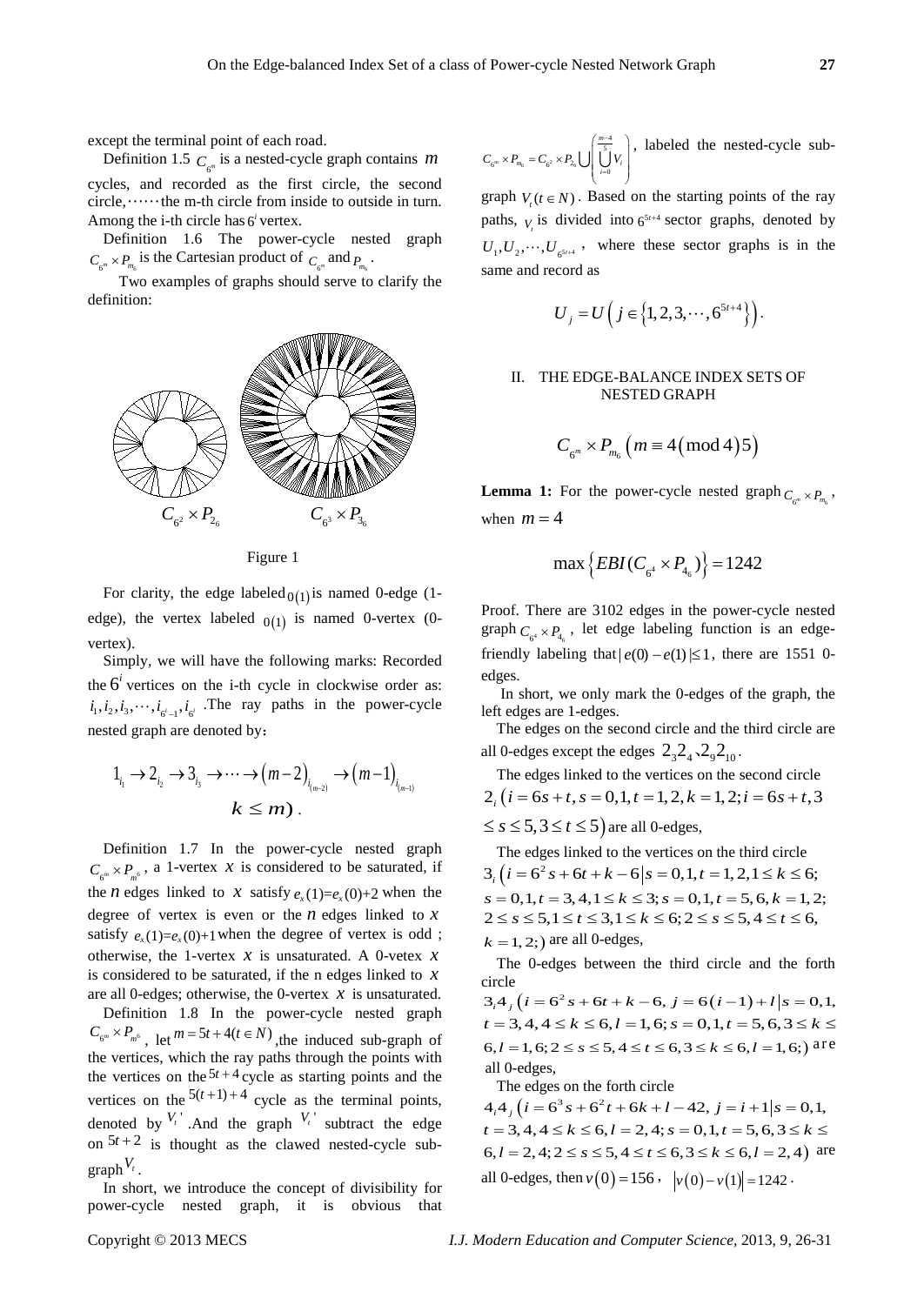In this structure graph  $C_{A} \times P_{A}$ , it is apparent that the vertices are all saturated 0-point and saturated 1-point. The degree of 0-point is 9, therefore, in order to change the label of one 0-point, we need to interchange 5 0 edges. And it must increase the number of 0-point and decrease the number of 1-point meanwhile. Then

$$
\max EBI\left(C_{6^2} \times P_{2_6}\right) = 1242.
$$

**Lemma 2:** For the single point sector sub-graph  $U$ , the maximum value of edge-balanced index is

$$
v(0)-v(1)=7464.
$$

Proof. In order to conveniently research, in single point sector sub-graph  $U$ , there are 5 arcs, denoted as the first arc, the second arc, the third arc, the forth arc and the fifth arc from inside to outside in turn.

The starting point is denoted by  $^{\mathcal{U}}$ , the ray path meets the i-th arc at  $1_1, 1_2, \cdots 1_6$ ;  $2_1, 2_2, \cdots 2_{6^2}$ ;  $\cdots 5_1, 5_2, \cdots 5_{6^5}$  in clockwise order.

The ray path starts from *u* as follows:  $u \to 1_{i_1} \to 2_{i_2} \to 3_{i_3} \to 4_{i_4} \to 5_{i_5} (i_k = (i_{k-1}) + j;$  $1 \le i_1, j \le 5$ 

Now, we labeling sector graph  $U$ , the construction method of the 0-edges is given, the rest are all labeled 0 edges.

The edges on the  $i(1 \le i \le 4)$  arc are labeling 0.

The edges linked to the vertices on the first arc  $1,(4 \le i \le 6)$  are all 0-edges,

The edges linked to the vertices on the second arc  $2$ ,  $(19 \le i \le 36)$   $(i = 6s + t, 0 \le s \le 2, t = 5, 6)$  are all 0edges,

The edges linked to the vertices on the third arc  $(3, (109 \le i \le 216))(i = 6^2 s + 6t + k - 6, 0 \le s \le$  $2, 1 \le t \le 4, k = 5, 6, 0 \le s \le 2; t = 5, 6, 1 \le k \le 6$  are all 0-edges,

The edges linked to the vertices on the forth arc  $(4, (649 \le i \le 930)(i = 6^3 s + 6^2 t + 6k + 1 - 42)0 \le i$  $s \le 1, 1 \le t \le 4, 1 \le k \le 4, l = 5, 6; 0 \le s \le 1, 1 \le t \le 4,$  $k = 5, 6, 1 \le l \le 6, 0 \le s \le 1, t = 5, 6, 1 \le k \le 6, 1 \le l$  $\leq 6$ ) are all 0-edges,

The 0-edges between the forth arc and the fifth arc  $4.5$ ,  $(i = 6^3 s + 6^2 t + 6k + l - 42$ ,  $j = 6(i - 1) + p$ ,  $0 \le s \le 1, 1 \le t \le 4, 1 \le k \le 4, 1 \le l \le 4, p = 5,6$  $(931 \le i \le 1296, j = 5580 + 12k + t, 0 \le k \le 182,$  $t = 1,12$ ) are all 0-edges,

The edges on the fifth arc

 $5.5 \frac{1}{6}$   $(i = 6^4 s + 6^3 t + 6^2 k + 6l + p - 258, j = i + 1,$  $0 \leq s \leq 1, 1 \leq t \leq 3, 1 \leq k \leq 4, 1 \leq l \leq 4, p = 1, 3; i$ 

 $= 5580 + 12k + t$ ,  $j = i + 1, 0 \le k \le 182$ ,  $t = 2, 4$ , 6,8,10) are all 0-edges.

By calculating, the sector graph  $U$  is a friendly labeling, the vertices are all saturated 0-point and saturated 1-point. The degree of 0-point is 9, therefore, in order to change the label of one 0-point, we need to interchange 5 0-edges. And it must increase the number of 0-point and decrease the number of 1-point, meanwhile. Then, the maximum value of edge-balanced index is  $v(0) - v(1) = 7464$ .

**Lemma 3:** For the power-cycle nested graph  $C_{\ell m} \times P_m$ , when  $m \equiv 4 \pmod{5}$  and  $m \ge 4$ 

$$
\max \left\{ EBI \left( C_{\sigma^m} \times P_{m_6} \right) \right\}
$$
  
= 
$$
\frac{5 \times 6^{m+4} + 4 \times 6^{m+3} + 3 \times 6^{m+2} + 2 \times 6^{m+1} - 16794}{6^5 - 1}
$$

Proof. When  $m = 4$ , the formula can be proved by lemma 1.

Now, we prove the formula is established when  $m \geq 4$ . First of all, structure the graph of maximum edgebalanced index.

When  $m \geq 4$ ,  $_{m} \times F_{m_{6}} = C_{6^{4}} \times F_{4_{6}}$  $\frac{-4}{5}$  $_{6}^{m} \times P_{m_{6}} = C_{6^{4}} \times P_{4_{6}} \bigcup \left[ \bigcup_{i=0}^{m} Q_{i} \right]$ *m*  $C_{6^{\rm m}} \times P_{m_6} = C_{6^4} \times P_{4_6} \bigcup \left| \bigcup_{i=0}^{3} V_i \right|$ −  $\times P_{\scriptscriptstyle m_{\scriptscriptstyle 6}}= C_{\scriptscriptstyle 6^4}\times P_{\scriptscriptstyle 4_{\scriptscriptstyle 6}}\bigcup \left(\overline{\bigcup_{i=0}^{\scriptscriptstyle m-4}V_i}\right),$ 

number the foundation graph and the nested-cycle subgraph.

The label of the foundation graph  $C_{\ell m} \times P_{m}$  is the same as lemma 1.

The label of the nested-cycle sub-graph is the same as lemma 2.In the power-cycle nested graph  $C_{\ell m} \times P_m$ , the foundation graph has the maximum radix number of edge-balanced index.

 *is an undefined point in each of the single point* sector sub-graph that won't affect the global maximum radix number of edge-balanced index. The nested-cycle sub-graph has the maximum radix number of edgebalanced index, then max  $\{EBI(U)\}$  = 7464

In power-cycle nested graph h  $C_{\epsilon^m} \times P_m$ , the first nested-cycle has  $6<sup>4</sup>$  single point sector sub-graph, the second nested-cycle has  $6<sup>9</sup>$  single point sector subgraph $\cdots$ , the *i* nested-cycle has  $6^{m-5}$  single point sector sub-graph, then in the power-cycle nested graph  $C_{\ell m} \times P_{\ell m}$ .

$$
|v(0)-v(1)| = (6^4 + 6^9 + \dots + 6^{m-10} + 6^{m-5}) \times 7464 + 1242 =
$$
  

$$
\frac{5 \times 6^{m+4} + 4 \times 6^{m+3} + 3 \times 6^{m+2} + 2 \times 6^{m+1} - 16794}{6^5 - 1}
$$

Therefore, in power-cycle nested graph h  $C_{\epsilon^m} \times P_{m_{\epsilon}}$ 

$$
\max\Big\{{\cal E}BI\left(C_{_{6^m}}\times P_{_{m_6}}\right)\Big\}=
$$

Copyright © 2013 MECS *I.J. Modern Education and Computer Science,* 2013, 9, 26-31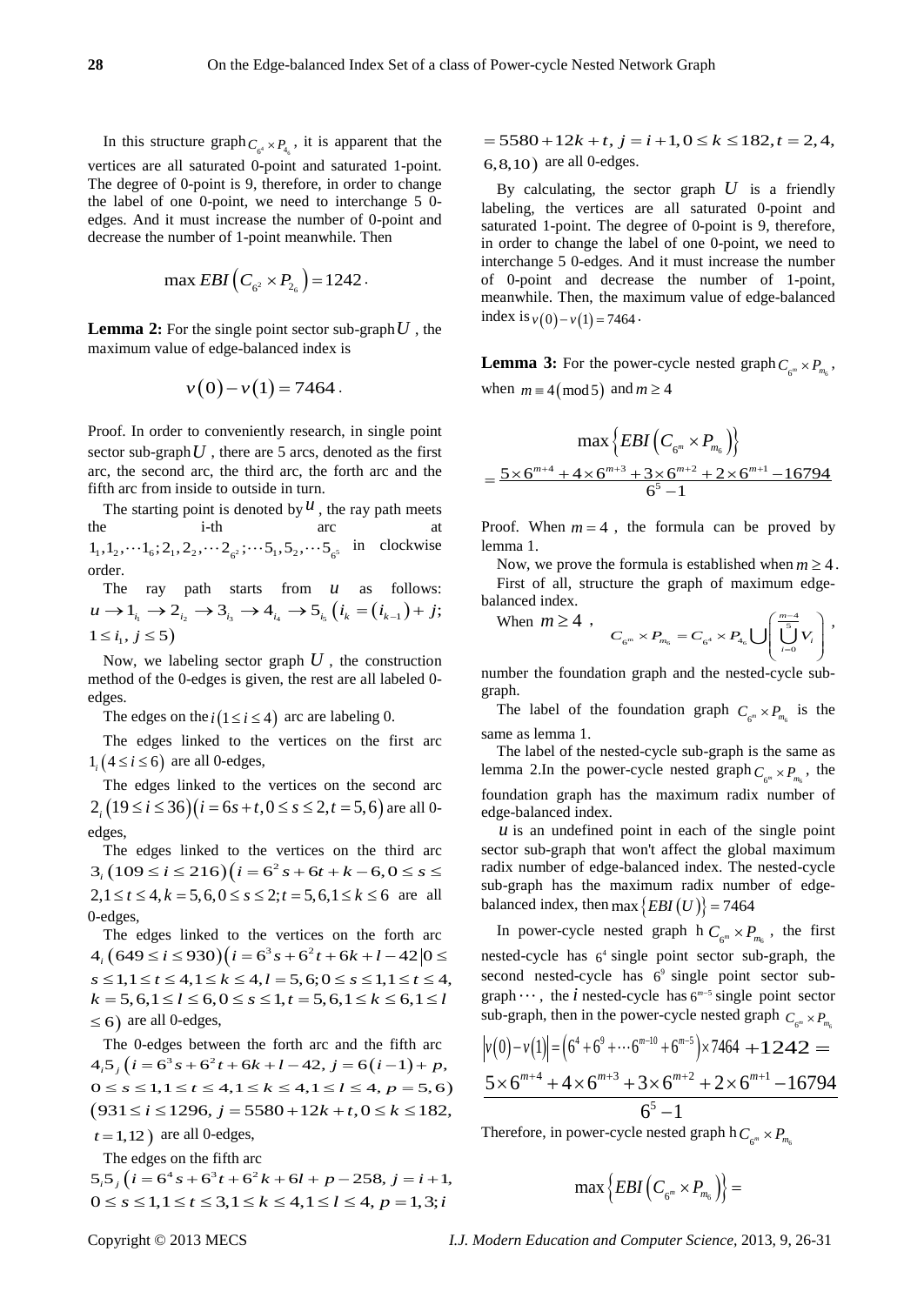$$
\frac{5 \times 6^{m+4} + 4 \times 6^{m+3} + 3 \times 6^{m+2} + 2 \times 6^{m+1} - 16794}{6^5 - 1}
$$

In the following proof, make the e labeled graph that its index is

$$
\max \left\{ EBI \left( C_{\epsilon^m} \times P_{m_6} \right) \right\}
$$
  
= 
$$
\frac{5 \times 6^{m+4} + 4 \times 6^{m+3} + 3 \times 6^{m+2} + 2 \times 6^{m+1} - 16794}{6^5 - 1}
$$

In the Lemma 3 as the foundation graph and transform it to be the graph corresponding all index .

Obviously, the label of the sub-graph is the same as original graph.

**Lemma 4** For the single point sector sub-graph *U* ,  ${7462,7460,7458 \cdots 6,4,2,0} \subset EBI(U)$ .

Proof. In sector graph *U* from lemma 2, there is  $|v(0)-v(1)| = 7464$ , interchange the 0-edges and 1edges partly and the following steps are all on the basis of the previous labeled graph. We use  $i_g j_h \leftrightarrow s_p p_l$  to present that the edge  $i_{,j_h}$  is from 0-edge into 1-edge and edge  $s$ ,  $p$ <sub>*i*</sub> is from1-edge into 0-edge. Step1:

 $4.5$   $\leftrightarrow$  5  $\frac{1}{1}$   $\frac{1}{2}$   $(i = 6^3 s + 6^2 t + 6k + 1 - 6^2 - 6)$  $j = 6(i-1) + p, s = 0, 1, 2, t = 1, 2, 3, k = 1, 2, 3, 4,$  $l = 1, 2, 3, 4, p = 5, 6$  $|v(1)-v(0)| = \{7462, 7460, \cdots, 6698, 6696\}$ 

Step2:

 $4.5$   $\leftrightarrow$  5  $\frac{1}{2}$ ,  $\left(i = 6^3 s + 6^2 t + 6k + 1 - 6^2 - 6\right)$  $j = 6(i-1) + p, s = 0, 1, 2, t = 1, 2, 3, k = 1, 2, 3$  $, 4, l = 5, 6, p = 2, 4, 6$  $|v(1)-v(0)| = {6694,6692, \cdots, 5930,5928}$ 

Step3:

$$
4_{i}5_{j} \leftrightarrow 5_{j-1}5_{j} (i = 6^{3} s + 6^{2} t + 6k + l - 6^{2} - 6,
$$
  
\n
$$
j = 6(i-1) + p, s = 0, 1, 2, t = 1, 2, 3, 4, k = 5, 6,
$$
  
\n
$$
l = 1, 2, 3, 4, 5, 6, p = 2, 4, 6
$$
  
\n
$$
|v(1) - v(0)| = \{5926, 5924, \cdots, 4478, 4476\}
$$

Step4:

 $4.5 \rightarrow 5$   $\frac{1}{2}$ ,  $(i = 6^3 s + 6^2 t + 6k + 1 - 6^2 - 6,$  $j = 6(i-1) + p, s = 0, 1, 2, t = 5, 6, k = 1, 2, 3, 4,$ 

$$
5, 6, l = 1, 2, 3, 4, 5, 6, p = 2, 4, 6
$$

$$
|v(1) - v(0)| = \{4774, 4772, \cdots, 3050, 3048\}
$$

Step5:

$$
4_{i}5_{j} \leftrightarrow 5_{j-1}5_{j} \ (649 \le i \le 930, j = 6(i-1)
$$

$$
+k, k = 2, 4, 6)
$$

$$
|\nu(1) - \nu(0)| = \{3046, 3044, \cdots, 794, 792\}
$$

Step6:

$$
4_{i}5_{j} \leftrightarrow 5_{j+1}5_{j} \quad (931 \le i \le 1296, j = 5580
$$

$$
+12k+1, 0 \le k \le 182)
$$

$$
4_{i}5_{j} \leftrightarrow 5_{j-1}5_{j} \quad (931 \le i \le 1296, j = 5580 + 12k
$$

$$
+12, 0 \le k \le 182)
$$

$$
|v(1) - v(0)| = \{790, 788, \cdots, 62, 60\}
$$

Step7:

$$
4_{i}5_{j} \leftrightarrow 5_{j-1}5_{j} \quad (1267 \le i \le 1296, j = 7596
$$

$$
+12k + p, 0 \le k \le 14, p = 3, 5, 9, 12)
$$

$$
|v(1) - v(0)| = \{58, 56, \cdots, 4, 2, 0\},
$$

Proposition is proved.

**Theorem 1:** For the power-cycle nested graph  $C_{\epsilon^m} \times P_{m_{\epsilon}}$ , when  $m \equiv 4 \pmod{5}$  and  $m \geq 4$ 

$$
\frac{5 \times 6^{m+4} + 4 \times 6^{m+3} + 3 \times 6^{m+2} + 2 \times 6^{m+1} - 16794}{6^5 - 1}
$$
  
-2,...4,3,2,1,0}  $\subset$  *EBI*  $(C_{6^m} \times P_{m_6})$ .

Proof. In the following proof, every step is all on the basis of the previous labeled graph we will make the labeled graph that its index is

$$
\max\left\{EBI\left(C_{6^m} \times P_{m_6}\right)\right\}
$$

$$
=\frac{5 \times 6^{m+4} + 4 \times 6^{m+3} + 3 \times 6^{m+2} + 2 \times 6^{m+1} - 16794}{6^5 - 1}
$$

in the Lemma 2 as the foundation graph and transform it to be the graph corresponding all index.

(1) The proof about even index.

Make the following transformation

Step1:

$$
3_{i}4_{j} \leftrightarrow 4_{j-1}4_{j} (i = 6^{2} s + 6t + k - 6, j = 6(i - 1))
$$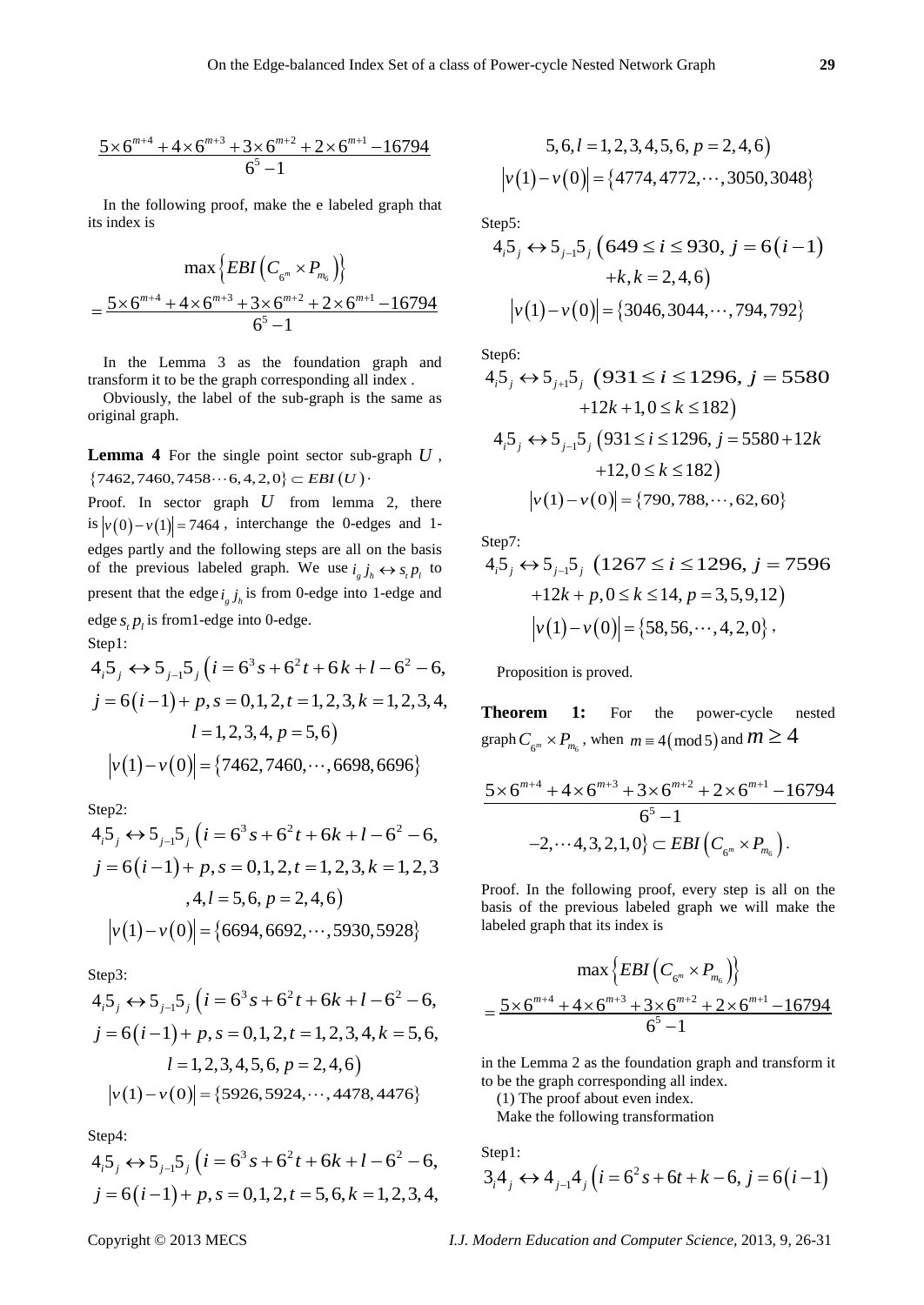Step2:

$$
3_{i}4_{j} \leftrightarrow 4_{j-1}4_{j} (i = 6^{2} s + 6t + k - 6, j = 6(i - 1)
$$
  
+1|  $s = 0, 1, 3 \le t \le 6, 4 \le k \le 6, l = 6; 2 \le s \le 5, 4 \le t \le 6, 3 \le k \le 6, l = 6$ 

Step 3:

$$
3_{i}4_{j} \leftrightarrow 4_{j+1}4_{j} (i = 6^{2} s + 6t + k - 6, j = 6(i - 1) + l, s = 0, 1, 3 \le t \le 6, 4 \le k \le 6, l = 1; 2 \le s \le 5, 4 \le t \le 6, 3 \le k \le 6, l = 1)
$$

Step 4:

 $(3, 4, 4) \leftrightarrow 4_{j-1}4 (i = 6^2 s + 6t + k - 6, j = 6(i-1))$  $+ l \big| 2 \leq s \leq 4, 1 \leq t \leq 3, 1 \leq k \leq 6, l = 3; s = 5,$  $t = 1, 2, 1 \le k \le 6, l = 3; s = 5, t = 3, 1 \le k \le 3, l = 3$ 

Then obtain following index respectively

$$
\begin{aligned}\n&\left\{\frac{5\times6^{m+4}+4\times6^{m+3}+3\times6^{m+2}+2\times6^{m+1}-16794}{6^5-1}-2,\\
&\frac{5\times6^{m+4}+4\times6^{m+3}+3\times6^{m+2}+2\times6^{m+1}-16794}{6^5-1}\\
&\frac{5\times6^{m+4}+4\times6^{m+3}+3\times6^{m+2}+2\times6^{m+1}-16794}{6^5-1}\\
&\frac{6^5-1}{-1242}\n\end{aligned}
$$

Then make the transformation from step one to step seven in lemma 3 for sector graph  $U_1, U_2, \cdots, U_{6^{36}}$  which belong to  $V_0$  in turn and obtain the following index respectively.

$$
\begin{aligned}\n&\frac{5 \times 6^{m+4} + 4 \times 6^{m+3} + 3 \times 6^{m+2} + 2 \times 6^{m+1} - 16794}{6^5 - 1} - 1244, \\
&\frac{5 \times 6^{m+4} + 4 \times 6^{m+3} + 3 \times 6^{m+2} + 2 \times 6^{m+1} - 16794}{6^5 - 1} - 1246, \cdots, \\
&\frac{5 \times 6^{m+4} + 4 \times 6^{m+3} + 3 \times 6^{m+2} + 2 \times 6^{m+1} - 16794}{6^5 - 1} \\
&\frac{6^5 - 1}{-6^4 \times 7464 - 1242}\n\end{aligned}
$$

Finally make the transformation for  $V_1V_2 \cdots V_t$  in turn, and then obtain following index respectively

$$
\frac{\left\{5 \times 6^{m+4} + 4 \times 6^{m+3} + 3 \times 6^{m+2} + 2 \times 6^{m+1} - 16794 + 64 \times 7464 - 1242, 6^5 - 1\right.}{6^5 - 1}
$$
\n
$$
-6^4 \times 7464 - 1244, \dots 4, 2, 0\}
$$

(2) The proof about odd index.

First make the transformation  $1, 2, \leftrightarrow 2, 2,$ Then make the following transformation

Step 1:  
\n
$$
3_i 4_j \leftrightarrow 4_{j-1} 4_j (i = 6^2 s + 6t + k - 6, j = 6(i - 1) + t | s = 0, 1, t = 1, 2, 1 \le k \le 6, l = 2, 4, 6, s = 0, 1, 3 \le t \le 6, k = 1, 2, l = 2, 4, 6; 2 \le s \le 5, 1 \le t \le 3, 1 \le k \le 6, l = 2, 4, 6; 2 \le s \le 5, 4 \le t \le 6, k = 1, 2, l = 2, 4, 6)
$$

Step2:

$$
3i4j \leftrightarrow 4j-14j (i = 62 s + 6t + k - 6, j = 6(i - 1)+l | s = 0, 1, 3 \le t \le 6, 4 \le k \le 6, l = 6; 2 \le s \le 5,4 \le t \le 6, 3 \le k \le 6, l = 6)
$$

Step3:

$$
3i4j \leftrightarrow 4j+14j (i = 62 s + 6t + k - 6, j = 6(i - 1)+l, s = 0, 1, 3 \le t \le 6, 4 \le k \le 6, l = 1; 2 \le s \le 5,4 \le t \le 6, 3 \le k \le 6, l = 1)
$$

Step4:  
\n
$$
3_i 4_j \leftrightarrow 4_{j-1} 4_j (i = 6^2 s + 6t + k - 6, j = 6(i - 1) + l | 2 \le s \le 4, 1 \le t \le 3, 1 \le k \le 6, l = 3; s = 5, t = 1, 2, l = 3)
$$
\n
$$
1, 2, 1 \le k \le 6, l = 3; s = 5, t = 3, k = 1, 2, l = 3
$$

Then obtain following index respectively

$$
\begin{aligned}\n&\left\{\frac{5\times6^{m+4}+4\times6^{m+3}+3\times6^{m+2}+2\times6^{m+1}-16794}{6^5-1}-1,\\
&\frac{5\times6^{m+4}+4\times6^{m+3}+3\times6^{m+2}+2\times6^{m+1}-16794}{6^5-1}-3,\cdots,\\
&\frac{5\times6^{m+4}+4\times6^{m+3}+3\times6^{m+2}+2\times6^{m+1}-16794}{6^5-1}-1241\right\}\n\end{aligned}
$$